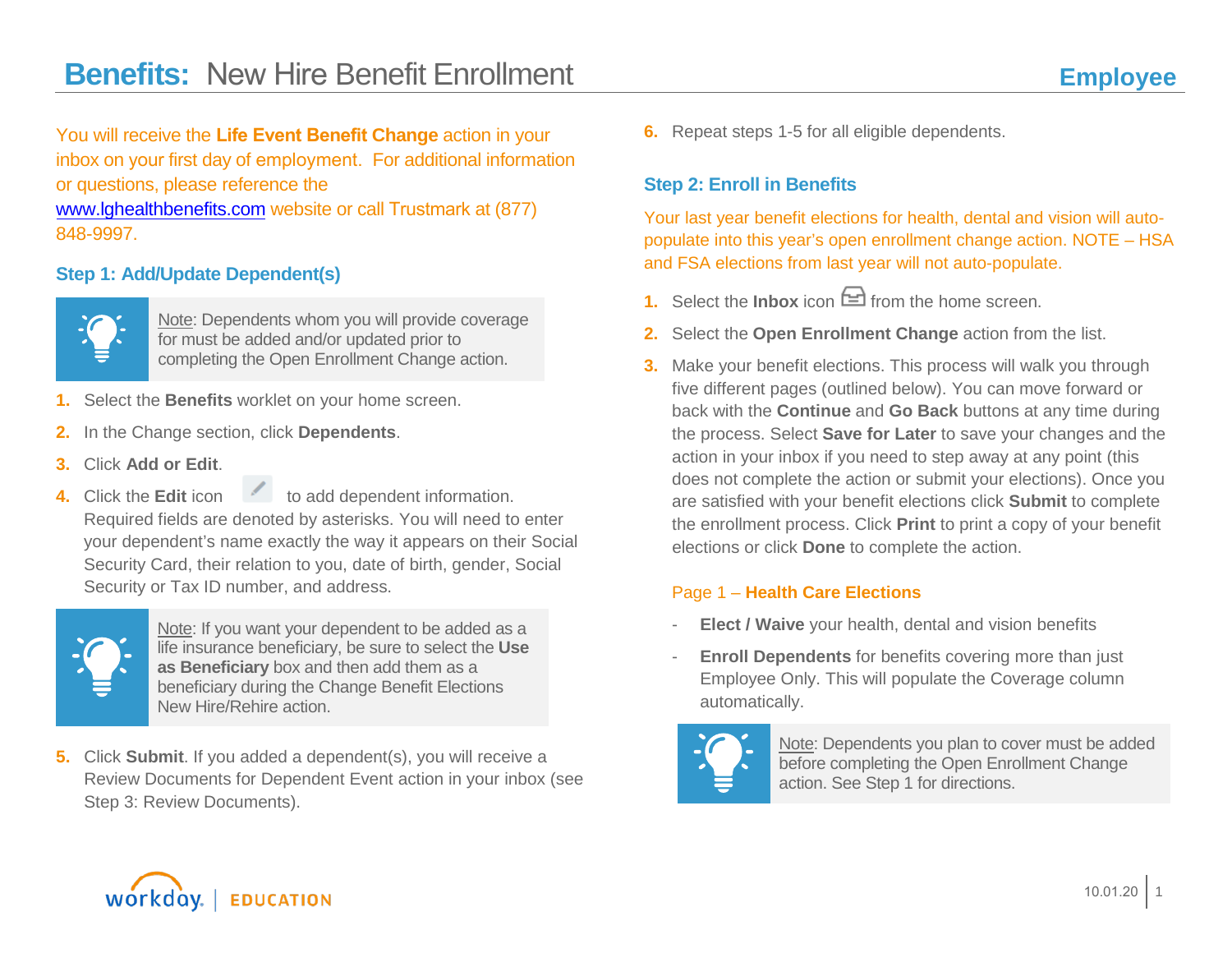#### Page 2 – **Health Savings Elections**

- **Elect / Waive** Health Savings Account coverage
- If elected, enter the **Contribution Range** either by total year or per paycheck. Entering one will populate the other.



Note: The Health Savings Account may only be elected if enrolled in the LG Consumer plan. If you selected the LG Select plan or waived health benefits completely the Elect / Waive option will be disabled.

#### Page 3 – **Spending Accounts Elections**

- **Elect / Waive** Healthcare FSA and/or Dependent Care (child care) FSA coverage
- If elected, enter the **Contributions** either by total year or per paycheck. Entering one will populate the other.



Note: The Healthcare FSA may only be elected if enrolled in the LG Select plan. If you selected the LG Consumer plan you may not elect this account.

Dependent Care (child care) may be elected regardless of which Health Care Election you made.

## Page 4 – **Additional Benefits Elections**

- **Elect / Waive** Commuter and/or Transit coverage
- If elected, enter the **Contributions** per paycheck (bi-weekly).



Note: The maximum amount you can contribute on a bi-weekly basis is \$122.31.

### Page 5 – **Review Elected Coverages and Waived Coverages**

Review all information. Use the Expand icon  $\sim$  to view more detail.

#### **Step 3: Review Documents**



Note: This step is required any time you add a dependent. It can be done either electronically through Workday or by completing the Dependent Eligibility Audit sent by CoreSource via USPS.

If you choose to complete it electronically through Workday, please complete the following steps:

- **1.** Review the **"Dependent Documentation Matrix"** document for guidance on documentation options you can submit to verify eligibility for each dependent.
- **2.** Click **Browse or Upload** to attach relevant documentation. You may also choose to add a comment to each attachment.
- **3.** Click **Submit.**

To skip and wait for CoreSource to mail the Dependent Eligibility Audit packet to your home, please complete the following steps: